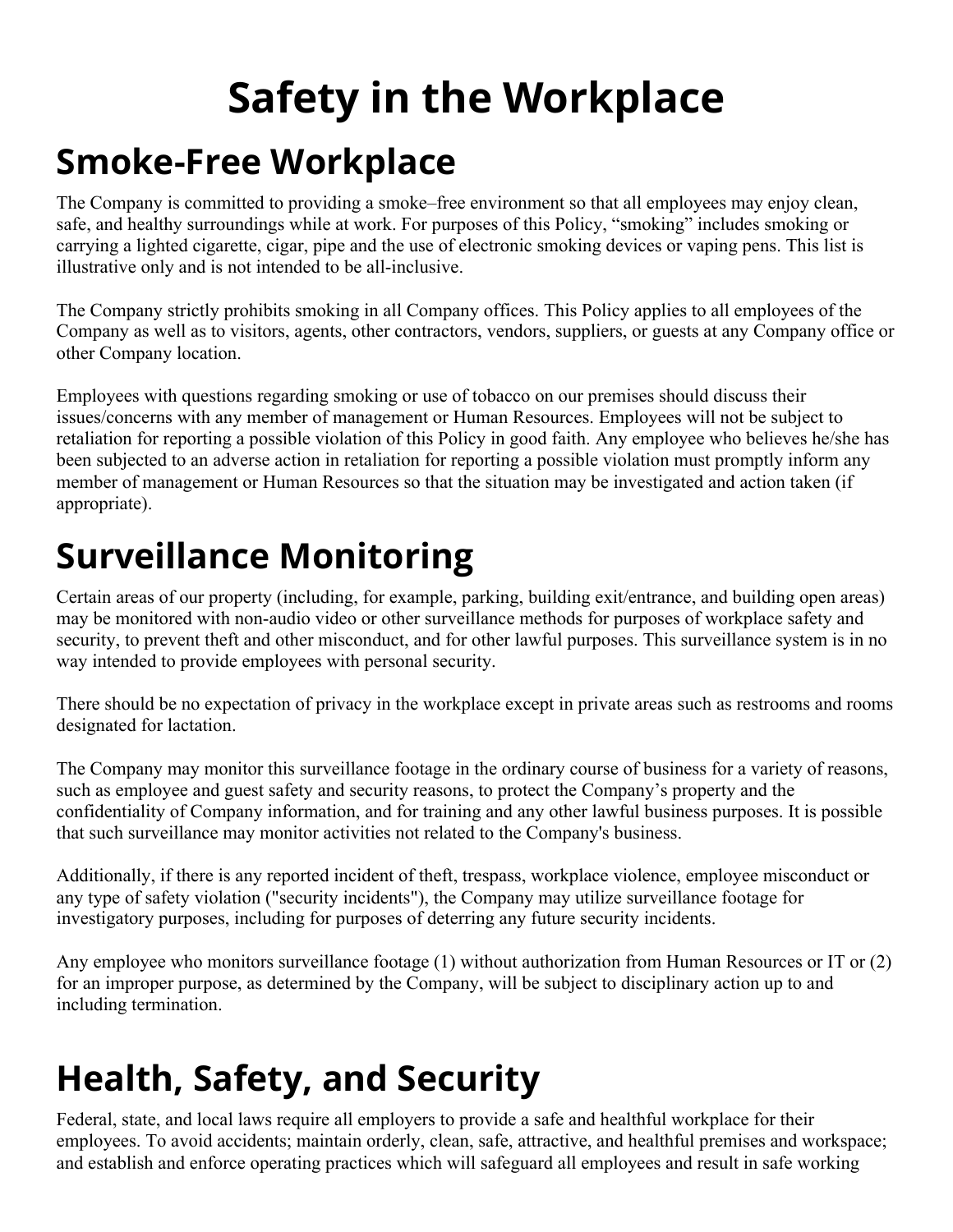conditions and efficiency of operation, certain basic safety principles and precautions should be observed at all time while conducting business on behalf of the Company:

- Understand your job fully and follow instructions. If you are not sure of safe procedures, ask a manager.
- Get help with lifting or pushing heavy objects; use, adjust and repair machines and equipment only if trained and qualified.
- Know the locations, contents, and use of first-aid and firefighting equipment. Tampering with fire extinguishers is strictly prohibited.
- If you are injured or become sick at work no matter how minor the injury or sickness may seem inform a manager immediately. The same applies if you observe a customer who is or appears sick or injured
- Notify a manager of any unsafe conditions, potential hazards, violence or threats of violence, actual or potential criminal activity, or any other emergency.

Since the employee on the job is frequently more aware of unsafe conditions than anyone else, employees are encouraged to make recommendations and/or suggestions regarding unsafe conditions to their immediate manager so that they may be corrected.

The Company will not knowingly permit unsafe conditions to exist, nor will it permit employees to indulge in unsafe acts. Violations of the Company's safety rules will result in disciplinary action, up to and including termination.

We want to know about any workplace safety issues, and will not tolerate any retaliation against an employee who reports any workplace safety issue in good faith, and employees who believe they are being retaliated against for reporting should contact Human Resources immediately.

## **Drug and Alcohol Policy**

Because the Company desires to provide a safe and productive work environment for all employees and to minimize the public safety risks of our operations, the Company has a particular concern about substance abuse. Substance abuse can affect an employee's productivity and efficiency; jeopardize the safety of the employee, co-workers, and the public; impair the reputation of the Company and its employees; and violate state and federal statutes.

This policy applies not only in the workplace, but whenever and wherever our employees are representing or conducting business for the Company ("on the job"). In other words, this policy applies whether you are on Company property, traveling on Company business, or at a Company-authorized or sponsored event or activity.

#### **What is Prohibited and Required of Employees**

#### Alcohol

The possession, consumption, purchase, or sale of alcohol on company premises is prohibited. Furthermore, no employee shall be under the influence of alcohol while on company premises or while performing Company business off Company premises. Any exception to this policy for special situations (e.g., holiday parties, etc.) must be approved in advance by Human Resources or your department head and be conducted in accordance with any limitations which accompany approval. Where such exceptions are made, employees are expected to conduct themselves in accordance with the law and all company policies. In addition, driving a Company vehicle while under the influence is strictly prohibited.

#### Legal Drugs

"Legal drugs" are those prescribed or over the counter drugs which are legally obtained by the employee and used for the purpose for which they were prescribed (to the employee specifically, by his/her health care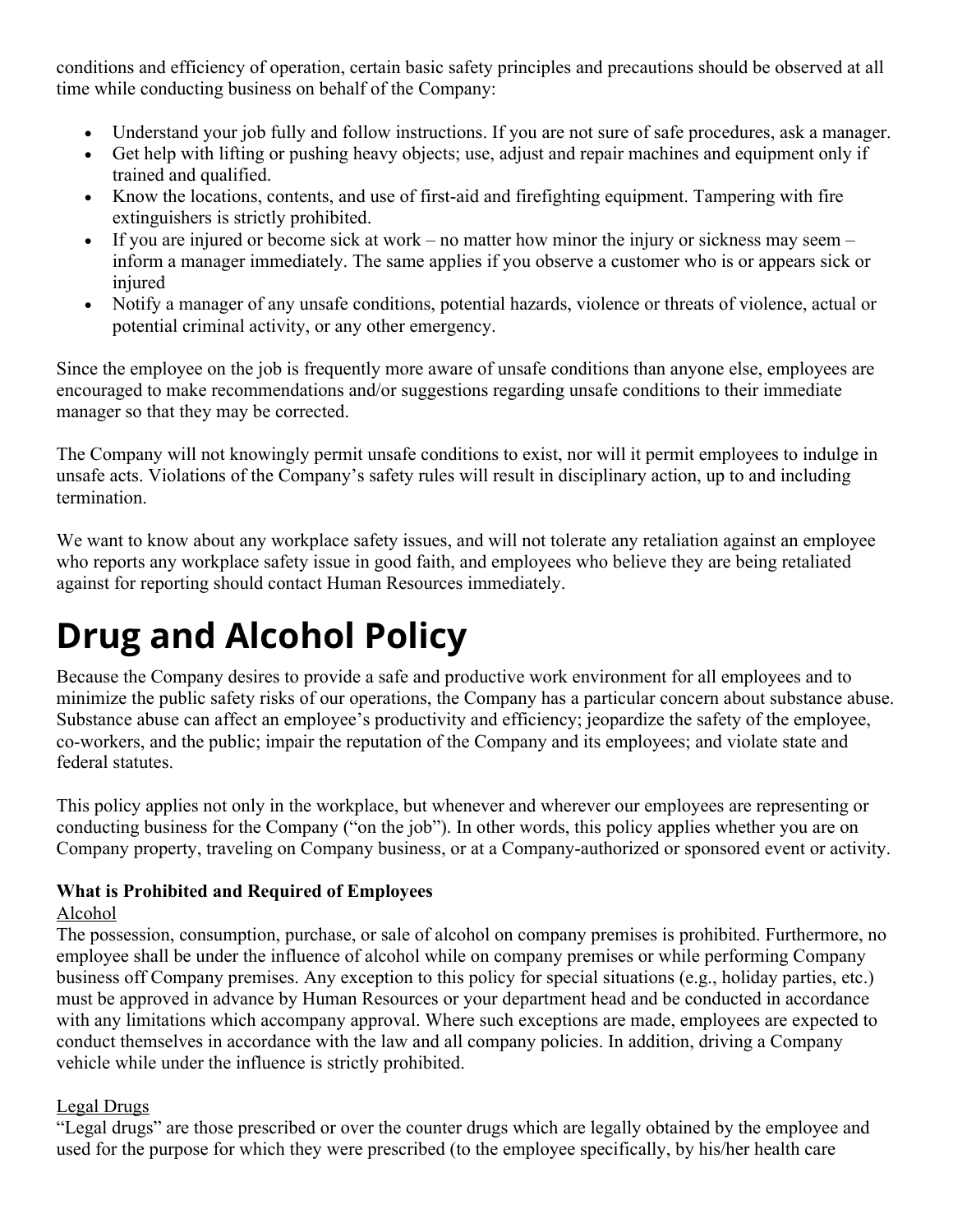provider). For purposes of this policy and federal law, marijuana is not considered a "Legal Drug," and is, therefore, addressed in the "Illegal Drugs" policy below.

Even legal drugs may affect the safety of the employee or co-workers or members of the public. Therefore, employees must ensure that when using any legal drugs under the direction or supervision of a licensed health care provider, that he/she is aware of their job duties and has authorized them to report to work. In the case of legal drugs not taken under the direction or supervision of a licensed health care provider (such as over-thecounter drugs), employees must ensure they are able to report to work and perform all job duties safely.

#### Illegal Drugs

"Illegal Drugs" are drugs or controlled substances which are (1) not legally obtainable under the United States Controlled Substances Act (CSA) or (2) legally obtainable under the CSA, but not obtained in a lawful manner. Examples include cocaine and marijuana, or prescription drugs not lawfully obtained.

The use, purchase, sale, transfer, possession, distribution, manufacturing, being under the influence, or the presence in one's system of a detectable amount of an illegal drug by any employee is prohibited (1) while on Company premises (whether or not on duty) (2) while the employee is performing Company business (whether or not on the Company's premises), or (3) while operating a vehicle or potentially dangerous equipment owned or leased by the Company.

The Company has no obligation to accommodate medicinal uses of marijuana unless required by applicable law, and only with appropriate supporting documentation.

#### **Searches**

In order to enforce this policy, The Honest Company reserves the right to conduct searches of Company property or employees and/or their personal property, and to implement other measures necessary to deter and detect abuse of this policy.

#### **Violations of Policy**

Any violation of this policy will result in disciplinary action, up to and including termination of employment.

#### **Rehabilitation**

In accordance with applicable laws, the Honest Company will encourage and endeavor to make reasonably accommodations in accordance with the Reasonable Accommodations Policy and applicable law. We encourage any employee with a substance abuse problem or other alcohol or drug dependency issue to seek professional medical treatment/care prior to any violation of this policy, as employees may not request an accommodation to avoid discipline for a policy violation. Additionally, while we support employees who take steps to overcome substance abuse, this support is not a guarantee of continued employment.

### **Workplace Violence**

The Company will not tolerate workplace violence. Workplace violence is violence against employees and is committed by persons who either have an employment-related connection with the Company or are outsiders, and typically involves:

- Physical acts against persons or employer property
- Verbal threats, or vicious statements that are meant to harm or cause a hostile environment
- Written threats, vicious cartoons or notes, and other written material that is meant to threaten or create a hostile environment
- Visual acts that are threatening or intended to convey injury or hostility

All employees are expected to report any act of violence that they witness or experience, whether actual or potential/threatened. Employees should bring their concern directly to the attention of their immediate manager